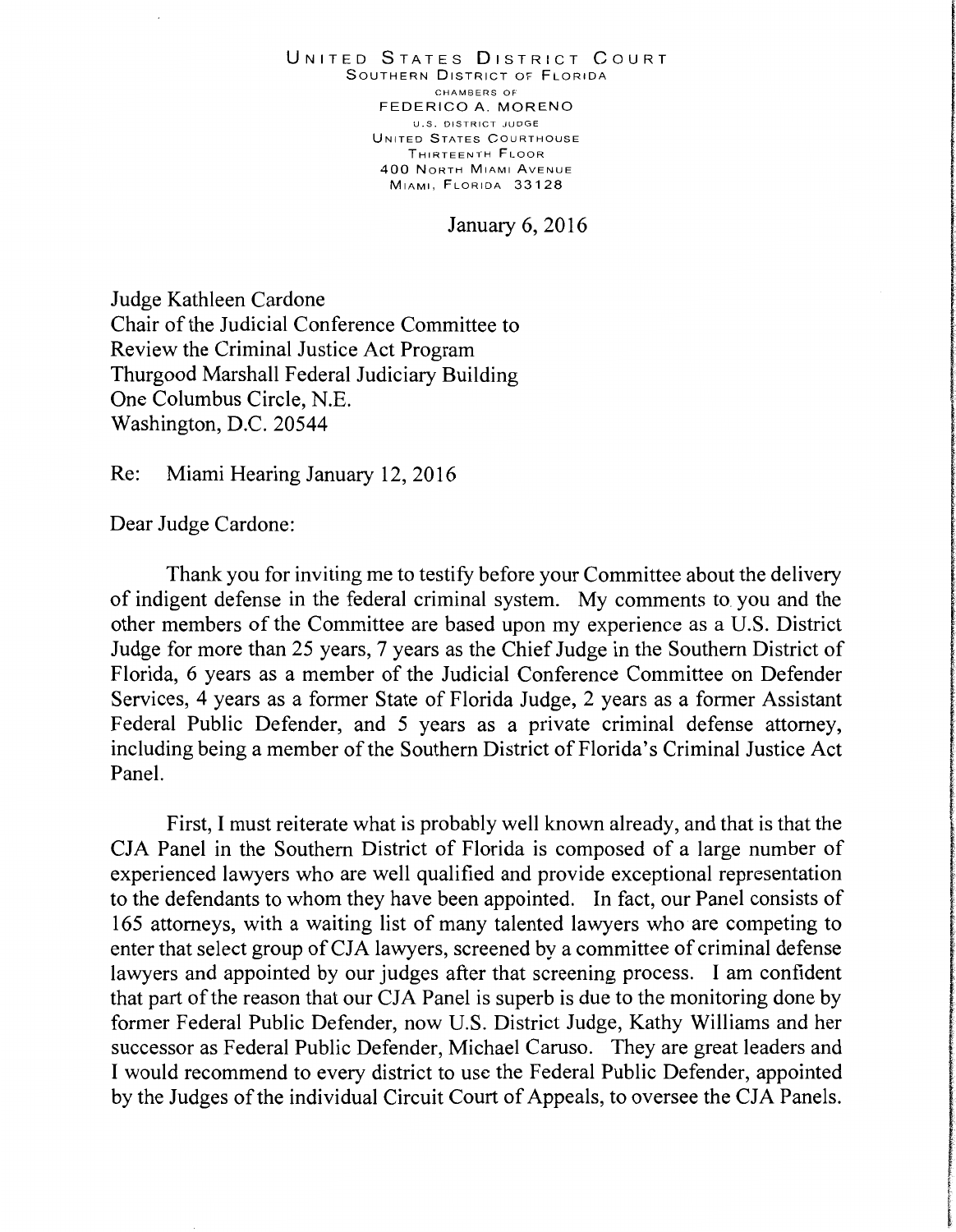In addition to having high quality of attorneys on our CJA Panel, I believe that they are adequately compensated through a fair approval process done by members of the independent judicial branch. We have come a long way from my days as a CJA lawyer being paid \$20 per hour for out-of-court-time and \$30 per hour for in-court time! I still remember a voucher for a \$120 total reduced to \$100 by a judge who would became my colleague a few years later upon my appointment to the federal bench in 1990. Thanks to the efforts of members of the judiciary, along with staff from the Administrative Office of the Courts, court appointed lawyers are now compensated at today's rate of\$127 to \$129 per hour and \$181 to \$183 per hour for capital work. The success of Congressional approval for those rates is due exclusively to the efforts of the federal judges who were persistent and persuasive with members of Congress. It is difficult to imagine that private criminal defense lawyers or Federal Public Defenders would be more effective with Congress in today's political climate than judges who have been confirmed by the United States Senate.

This leads to the issue of the fairness of voucher review of both attorneys and experts and the role of judges in the appointment of counsel. First, it is unfair to criticize the fact that judges appoint lawyers and oversee the payment of the taxpayer funds to compensate them. After all, federal judges routinely appoint class counsel and approve their fees as well as approve fees in many other civil cases when they represent prevailing parties. Should we not trust the same federal judges to be fair in the context of taxpayers money in criminal cases? To replace those judges with a "judicial administrator", probably a fellow criminal defense attorney, would lead to cronyism and increase bureaucratic costs.

The fact that there is basically a long waiting list of superb lawyers hoping to be included in our CJA Panel is further proof of the adequacy and fairness of the compensation of those attorneys in our district. In addition, I am attaching the "1 000 Hours Report" from our district which is consistent with the yearly reports that I saw as a Chief Judge. I have deleted names of those 20 lawyers who were compensated from \$120,000 to \$250,000 from October 1, 2013 through September 30, 2104. The lawyers obviously deserve the compensation and we are grateful for their service. Nevertheless, we should all be reminded that the Criminal Justice Act is for the benefit of indigent defendants and not for the benefit of the lawyers seeking to be appointed. We should continue to trust the members of the independent judiciary in their role that they have played in the past. Federal Judges are the strongest advocates of the independent function of the defense bar .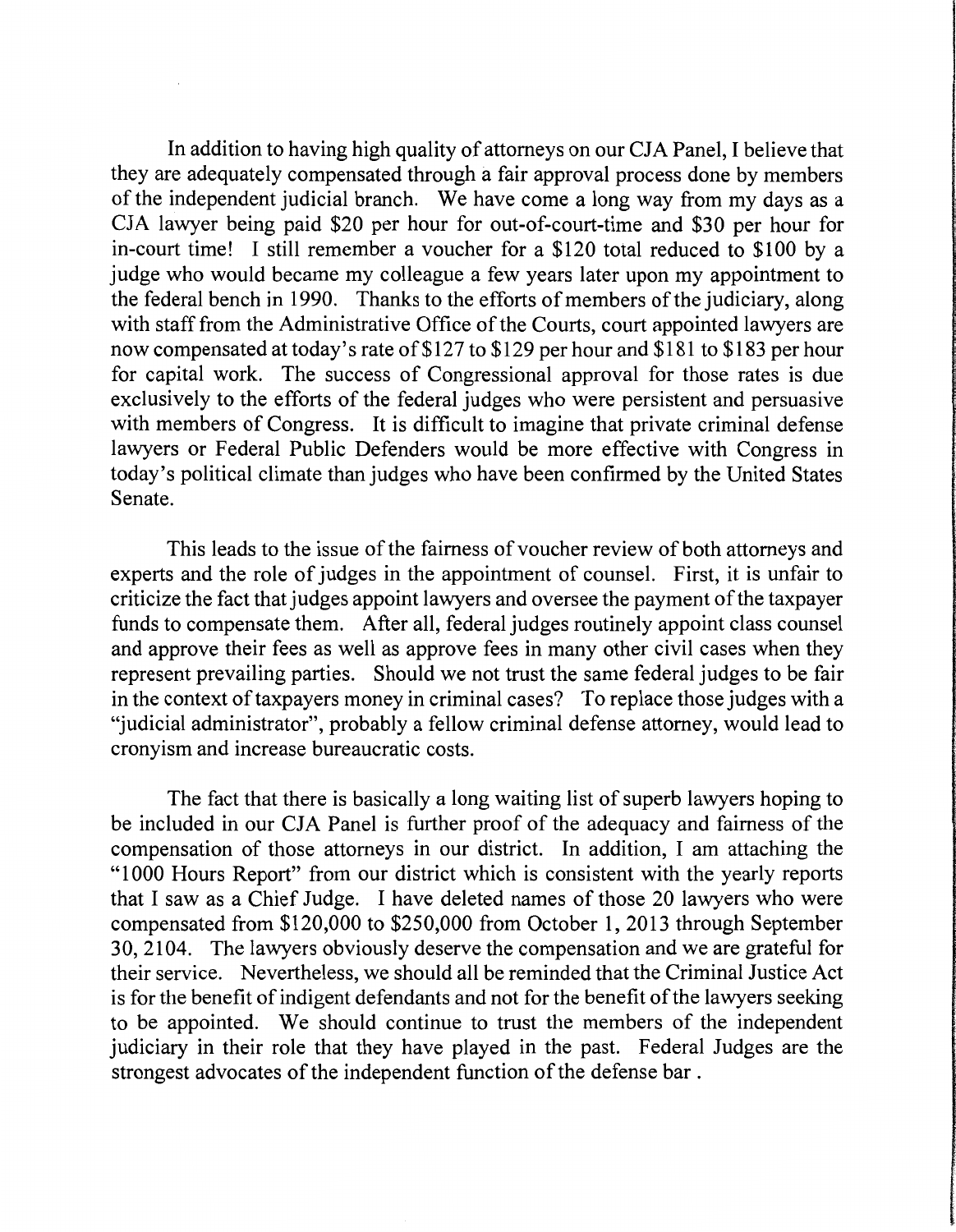I thank you for allowing me to share these comments and look forward to welcoming you to Miami and answering any of your questions next week.

Sincerely,

%w/

FEDERICO A. MORENO U.S. District Judge

cc. Judge Edward C. Prado Judge Dale S. Fischer Judge John M. Gerrard Judge Mitchell S. Goldberg Judge Reggie B. Walton Autumn Dickman, Project Manager CJA Review